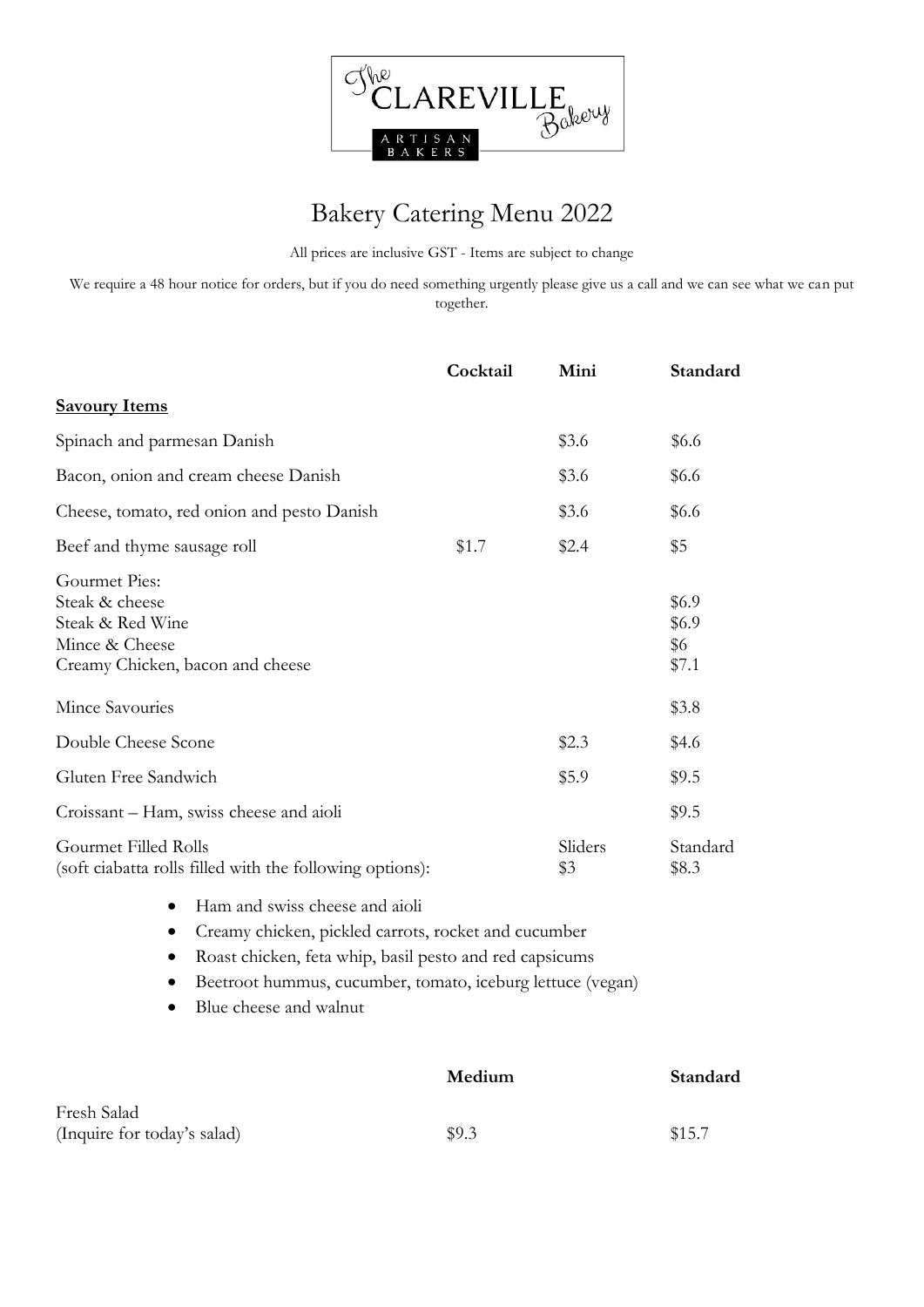## **Sweet Items**

|                                                                                                            | Cocktail                    | Mini  | Standard  |
|------------------------------------------------------------------------------------------------------------|-----------------------------|-------|-----------|
| Whittakers Chocolate Brownie                                                                               |                             | \$2.8 | \$5.5     |
| Mikeronut                                                                                                  |                             |       | \$3.4     |
| Cronuts                                                                                                    |                             |       | \$7.5     |
| Almond croissant                                                                                           |                             |       | \$7.2     |
| Fruit and crème patissiere danish                                                                          |                             | \$3.6 | \$6.6     |
| Brioche cream doughnut                                                                                     |                             |       | \$6       |
| Pain au chocolate                                                                                          |                             |       | \$5.7     |
| Lemon Cake with mascarpone cream                                                                           | \$2.8<br>(minimum order 48) | \$4   | \$6.8     |
| Carrot and cashew cake<br>\$2.8                                                                            | (minimum order 48)          | \$4   | \$6.8\$   |
| Raspberry and coconut tea cake $G/F^*$<br>(check availability)                                             | \$2.8                       | \$3.8 | \$5.2     |
| Orange and Almond cake $G/F^* \& D/F^*$<br>(check availability)                                            | \$2.8                       | \$3.8 | \$5.8     |
| Raw berry and lemon cheesecake<br>$G/F^*$ , $D/F^*$ , Vegan <sup>*</sup> , refined sugar free <sup>*</sup> | \$2.8                       | \$4   | \$7.5     |
| Honey & Cinnamon Cookies (pack of 14)                                                                      |                             |       | \$9.50    |
| Ginger Snap cookies (pack of 14)                                                                           |                             |       | \$9.50    |
|                                                                                                            |                             |       |           |
| Fresh Fruit Platter - per person                                                                           |                             |       | \$4.1     |
| Fresh Fruit Whole                                                                                          |                             |       | \$2.3     |
| Fresh Bread with homemade Jam - Vegan*                                                                     |                             |       | $$6.3$ pp |
| Vegan Sandwich - Beetroot hummus, tomato, cucumber, red onion and lettuce                                  |                             |       | \$7.9     |
| Vegan Platter (Assortment of Clareville Crackers, hummus,<br>dried fruit, nuts & vege sticks)              |                             |       | $$9.2$ pp |